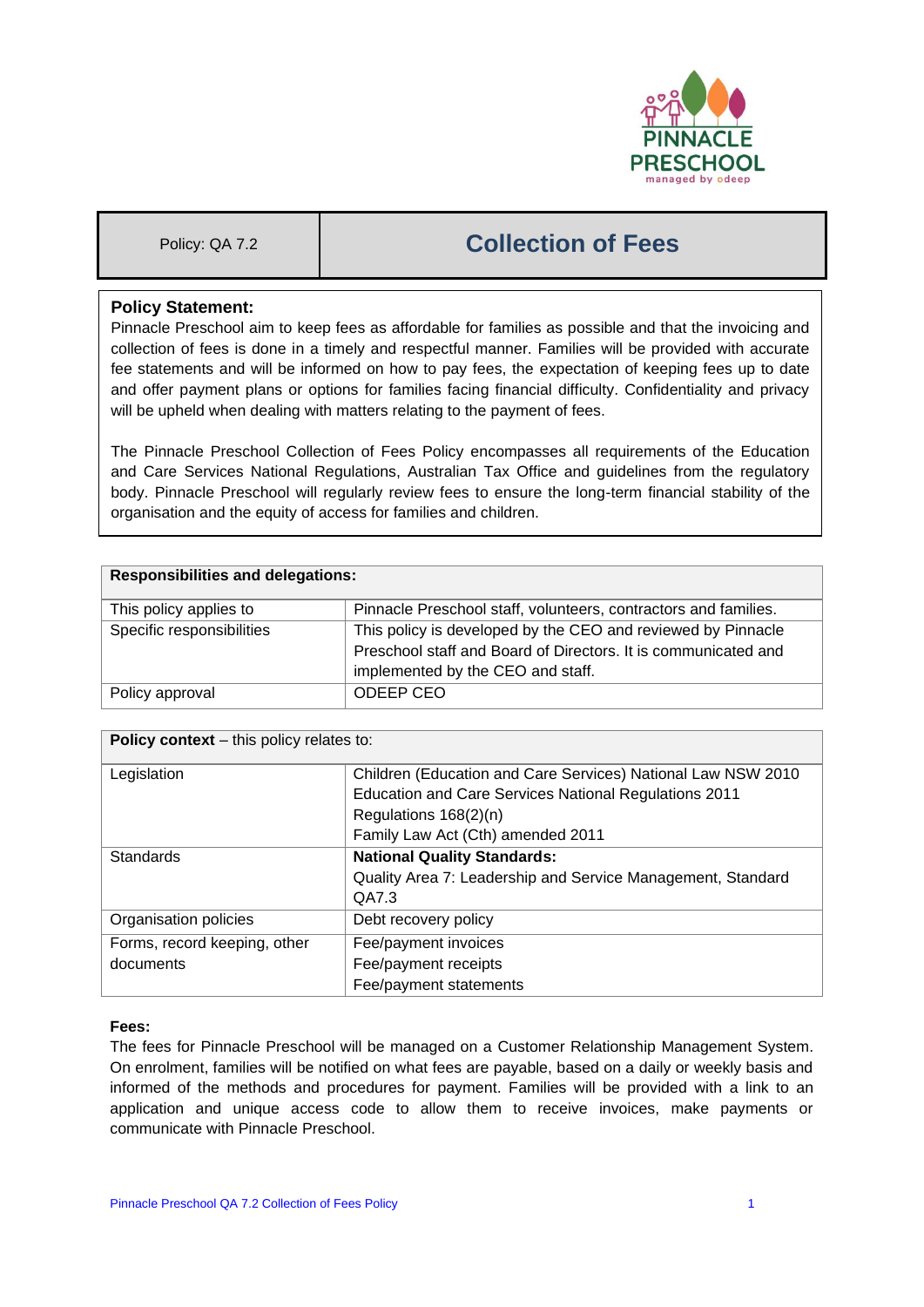

## **Procedures:**

## **Pinnacle Preschool / ODEEP management:**

- Will be responsible for ensuring fees remain competitive in the market, as well as ensuring the long term financial stability of the service.
- Will explain the fee schedule and payment expectations to families on enrolment and as required.
- Will give at least 14 days' notice to families of any increase to fees.
- Will charge fees in a transparent and equitable manner.
- Provide a formal statement of fees at least monthly and two weeks in advance.
- Will offer flexible payment arrangements to families as needed, giving the option to pay per term, per month, per fortnight or weekly.
- Will provide a dated receipt, in accordance with regulatory requirements, for each payment made and showing any remaining balance of fees owing.
- Will offer reduced or equity fees to identified families who have a health care card and who are of an aboriginal descent or have the child has a disability. Pinnacle Preschool may be required to cap these positions at 10 children per day to ensure financial longevity; Families may then be offered a non-equity position.
- Reserve the right to suspend a child's enrolment if fees fall 2 weeks behind. All efforts will be made to assist families to catch up their fee payments or to enter payment plans. If a family is unable to pay preschool fees, Pinnacle Preschool may terminate the child's enrolment.
- Will ensure that families are able to access the Fee Policy and be provided the assistance needed to understand their rights and responsibilities.

### **Pinnacle Preschool staff:**

- Will direct any concerns or questions relating to fees to Pinnacle Preschool / ODEEP management or administration.
- Will assist families, as needed, to speak to Pinnacle Preschool /ODEEP management in regards to difficulties with paying fees or late accounts.
- Will be aware of the Fee Policy and assist where necessary to manage fees.

### **Pinnacle Preschool families:**

- Will pay their fees as outlined in the enrolment process and keep their fees at least 2 weeks in advance.
- Will speak to Pinnacle Preschool staff / ODEEP management if they are experiencing any difficulty in paying their child's fees before they become in arrears.
- Are required to pay fees on public holidays that fall on days their child is enrolled.
- Will inform Pinnacle Preschool when their child is unable to attend due to sickness or holidays. Fees will still be payable on days those absences occur.
- Will record the arrival and departure time of their child as required each day.
- Will provide 2 weeks' notice in writing if they wish to end their child's enrolment.

Fee Schedule: \$30 per day – 8.30am – 4.00pm

Subsidised places are available for those children who qualify for a Health Care card - \$15.00 per day.